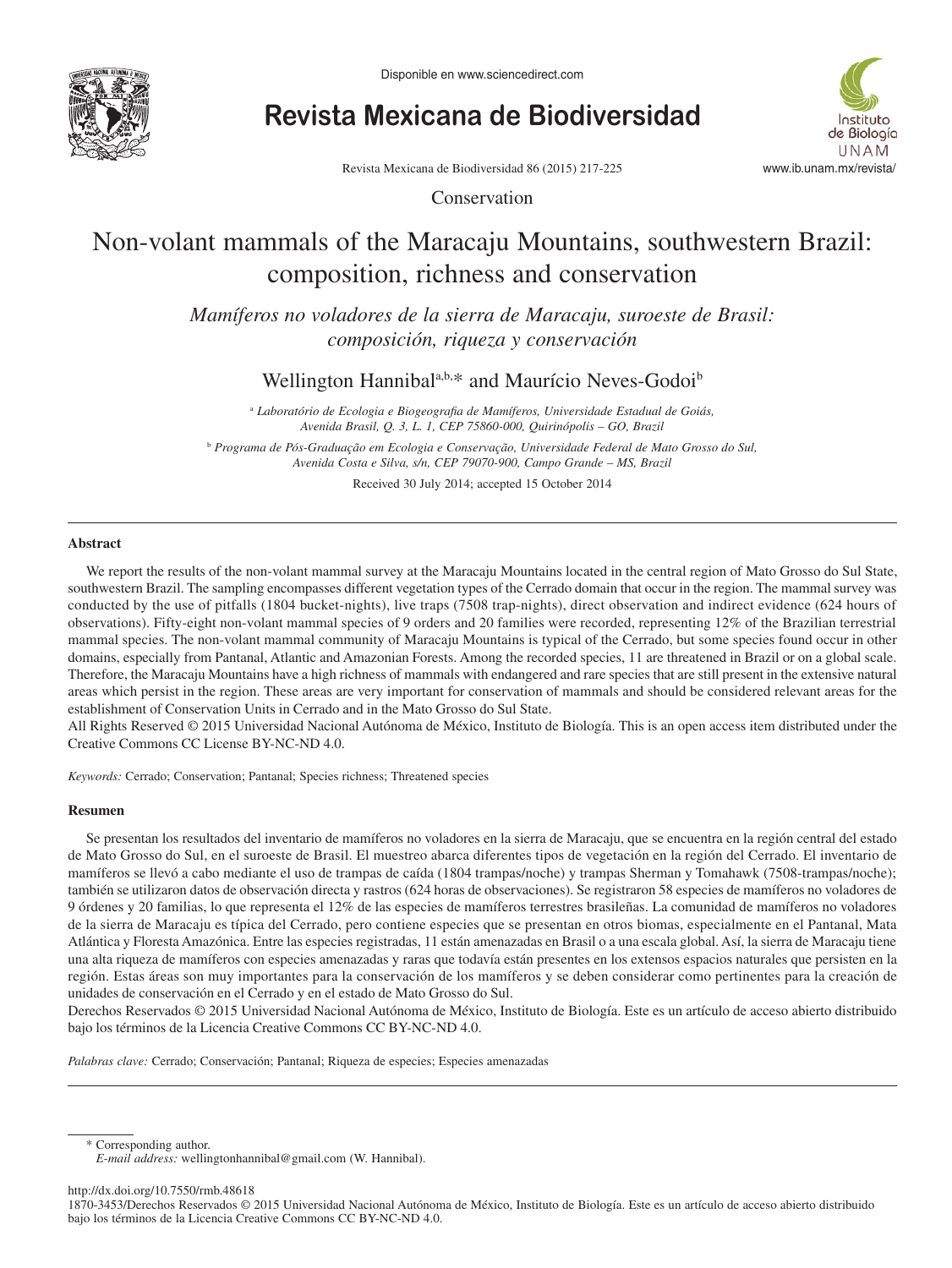## **Introduction**

The Cerrado and Pantanal are included in the so-called diagonal of open formations or corridors of xeric vegetation, which includes the much drier Caatinga, in northeastern Brazil, and the Chaco domain, in parts of Paraguay-Bolivia-Argentina. This corridor runs between the 2 main domains of moist forest of tropical South America: Amazonian forest in the north and northwest and Atlantic Forest in the east and southeast (Oliveira-Filho & Ratter, 2002).

The Cerrado and Pantanal occupy most of the territory of Mato Grosso do Sul State, and so the most of the mammal fauna is composed of species typical of these domains (Cáceres, Carmignotto, Fischer, & Santos, 2008). However, Atlantic and Amazonian Forests also play an important role on the biogeography of Cerrado mammals, especially on forest formations (Carmignotto, 2005; Costa, 2003; Johnson, Saraiva, & Coelho, 1999). Also, in the Cerrado of Mato Grosso do Sul, occur Amazonian species, such as *Oecomys paricola*, *O. mamorae* and *Proechimys longicaudatus*, and Atlantic species, such as *Akodon montensis*, *Oecomys catherinae* and *Cavia fulgida* (Cáceres, Carmignotto, et al., 2008). Additionally, the Chaco and Chiquitano forests (Zanella, 2011) also influence the mammal composition in the state of Mato Grosso do Sul, especially on the western edge of the Pantanal (Rodrigues, Medri, Tomas, & Mourão, 2002), in the proximities of Paraguay and Bolivia countries. In Mato Grosso do Sul, the Chiquitanean species *Marmosops ocellatus*, *Aotus azarae*, *Callicebus pallescens*, *Mico melanurus* and *Urosciurus spadiceus* occur only in the western edges of Pantanal, while *Cryptonanus chacoensis*, *Akondon toba* and *Oligoryzomys chacoensis*, which are Chacoan species, and have broader distributions in the High Paraguay River Basin (Cáceres, Carmignotto, et al., 2008).

The state of Mato Grosso do Sul presents 151 species of mammals distributed in 10 orders and 29 families, with 90 species of non-volant mammals and 61 species of bats (Cáceres, Carmignotto, et al., 2008). Despite this high species richness, few studies on non-volant mammal communities have been conducted in the State (Bordignon, Cáceres, França, Casella, & Vargas, 2006; Cáceres, Bornschein, Lopes, & Percequillo, 2007; Cáceres, Carmignotto, et al., 2008; Cáceres, Nápoli, Casella, & Hannibal, 2010; Cáceres, Godoi, Hannibal, & Ferreira, 2011; Godoi, Cunha, & Cáceres, 2010; Mauro & Campos, 2000; Rodrigues, Medri, et al., 2002). Therefore, there is a gap in the knowledge on mammal species composition and distribution in this portion of southwestern Brazil (Eisenberg & Redford, 1999; Vieira & Palma, 2005). The majority of the species lists of non-volant mammals available for the state come from the Pantanal wetland (Rodrigues, Medri, et al., 2002) and some mountainous regions in the surroundings of Pantanal, like Urucum mountains (Cáceres et al., 2011; Godoi et al., 2010; Mauro & Campos, 2000), Bodoquena mountains (Cáceres, Bornschein, et al., 2007) and regions of Aporé and Sucuriú rivers, in the northeastern of the state (Bordignon et al., 2006). Beyond these areas, in Mato Grosso do Sul State, there another important region for mammal conservation, the Maracaju Mountains, an extensive mountainous region of Cerrado located in the eastern border of Pantanal. These mountains still present great extensions of preserved natural areas and despite their importance to mammal conservation in southwestern Brazil, their mammal diversity and composition are still poorly known. Therefore, the main objective of this paper is to present the composition of non-volant mammal communities of the Maracaju Mountains, and contribute to the knowledge of mammalian fauna in a biogeographically important and poorly known region of the Cerrado. Additionally, we provide data on the frequency of occurrence of species in the region and the role of adjacent phytogeographic domains on the regional species composition.

#### **Materials and methods**

#### *Study area*

The Maracaju Mountains (23°15'S, 55°31'W; 17°34'S, 54°45'W) are located in the central region of Mato Grosso do Sul State, dividing it in the north-south direction, acting as a watershed between High Paraguay River Basin, to the west, and High Paraná River Basin, to the east (Fig. 1). The mountains average 900 m in altitude. They are located in the core area of the Cerrado domain in the southern part, being covered by the physiognomies of *cerradão* (arboreal savannas), *cerrado sensu stricto* (shrubland savannas), seasonal forests, riparian forests and *veredas*, a riparian formation dominated by Buriti palms (*Mauritia flexuosa*) (Foster, Pott, & Salis, 2000). The vegetation of this region presents great anthropogenic influence due to cattle farms, *Eucalyptus* and sugar-cane plantations, and the natural remnants are fragmented and located in a matrix constituted of exotic grasses. However, in many regions there are portions that have continuous areas of preserved habitats, especially on the slopes of mountains (Harris et al., 2006; Sano, Rosa, Brito, & Ferreira, 2010). The climate of the region is tropical sub-humid (Aw), according to the Köppen classification, with wet (October to March) and dry (April to September) seasons



Figure 1. Map showing Brazil and Cerrado domain (shaded area) and the 25 localities sampled in the Maracaju Mountains and surroundings, state of Mato Grosso do Sul, southwestern Brazil, during the period of 2006 to 2010. In detail the limits of Atlantic Forest (Af), Cerrado (Ce) and Pantanal (Pa) in the state of Mato Grosso do Sul. Red delimits the Maracaju Mountains (according to MMA, 2007). For the localities number see Appendix 1.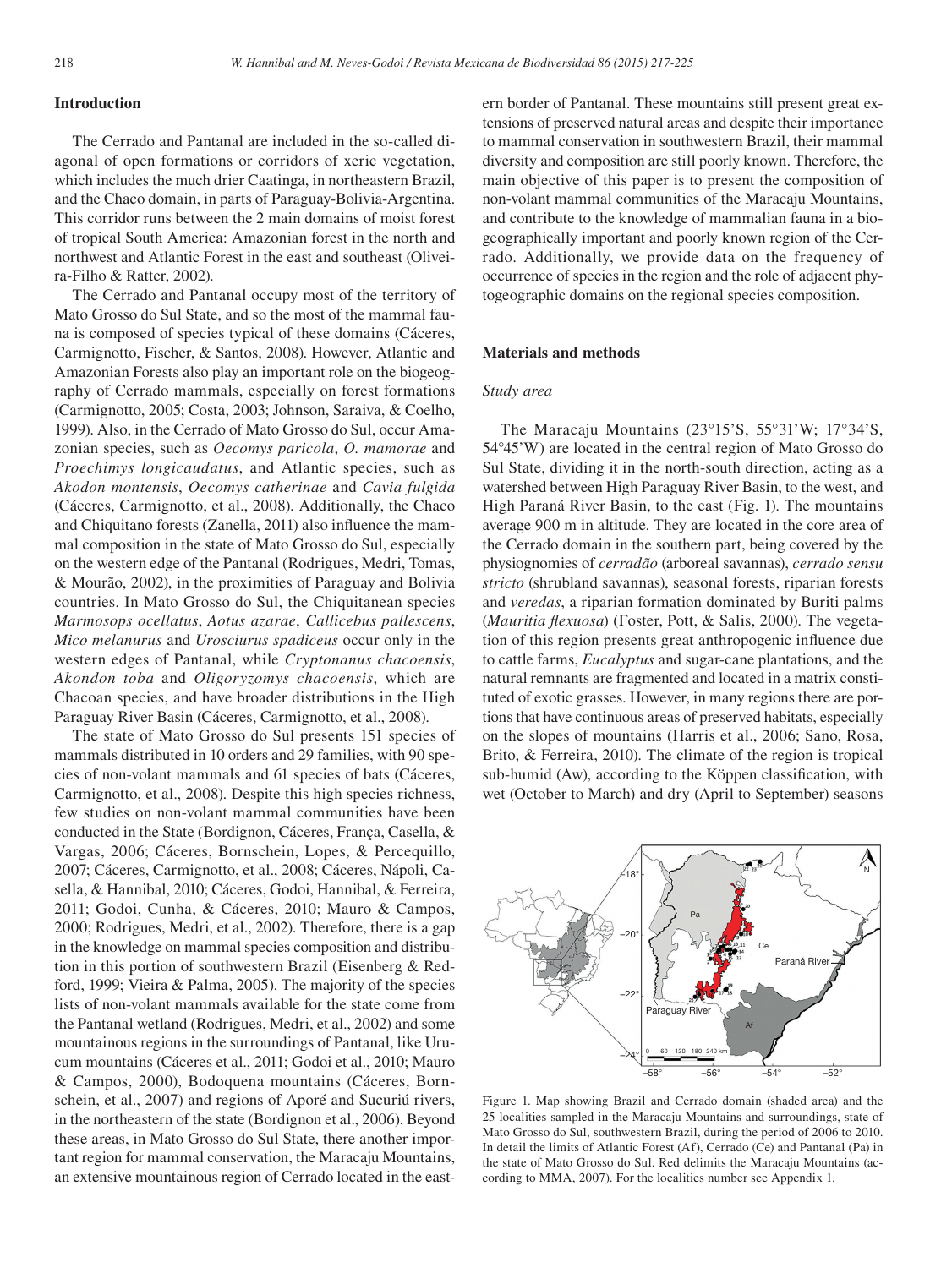well defined. The mean annual precipitation is 1,400 mm, with 80% of rainfall during the wet season. The mean temperatures are 22 °C in July and 28 °C in January (Rego, 2008).

The data were collected from 2006 to 2010 in 25 localities that covered important subsets of Maracaju Mountains and surroundings. The municipalities sampled were: Anastácio, Aquidauana, Bela Vista, Corguinho, Dois Irmãos do Buriti, Jardim, Maracaju, Rio Verde de Mato Grosso and Sonora (Fig. 1; Appendix 1). Localities 21, 22 and 23, although not marked in red area of the map (Fig. 1), occur in Sonora Mountains, an extension of Maracaju mountains (Tsilfidis & Soares-Filho, 2010). Accordingly, these localities were maintained in this study, adding important information about an area poorly studied in Cerrado domain.

Considering all localities, we sampled areas of shrubland savannas (*cerrado sensu stricto*), seasonal forests (semidecidual forests and *cerradão*), riparian forests (gallery forests), *veredas* of Buriti palms (*M. flexuosa*) and anthropogenic habitats, such as exotic grass pastures (*Brachyaria* pastures), sugarcane plantations, soybean, *Eucalyptus* and peri-urban areas, like roads.

At each locality, which usually comprised an area with a 1 km radius, the species of medium and large mammals were registered during 624 h of observations by: *i)* direct observations, *ii)* carcass and isolated body parts, such as teeth and horns, *iii)* tracks, *iv)* burrows (Order Cingulata), *v)* feces, and *vi)* vocalizations (Order Primates). For some groups, like *Mazama* spp., tracks and direct observations were used together for identification of species, when possible. The animal tracks and other signs were identified according to Borges and Tomas (2004).

Non-volant small mammals (<1 kg) were sampled using pitfall and live traps. The pitfall traps were composed of 4 buckets of 60 or 108 l separated by 10 m and disposed in "Y" (1 in the center and other 3 buckets in the extremities of the Y) or in transects (with 4 buckets per transect). These were connected by a black plastic fence or plastic screen fence (50 cm high) to guide animals into the buckets. These traps were active during 3 consecutive nights in each field expedition, totaling 1,804 bucket-nights for all localities surveyed. Tomahawk and Sherman live traps of different sizes were organized in transects with 5 to 10 traps that were active during 3 to 5 consecutive nights for each field expedition, totaling 7,508 trap-nights for all localities surveyed. The sampling methods and sampling effort utilized in each locality are described in Appendix 1. In all areas, the live traps were placed on the ground and in the understory (1.5-2 m high). The baits utilized were bananas, pumpkins and bacon in a mixture with sardine or peanut butter and/or cod-liver oil. The small mammals captured were photographed, identified and released at the same point of capture. The identification, when possible, was conducted based on morphological features of the species (according to Bonvicino, Oliveira, & D'andrea, 2008; Oliveira & Bonvicino, 2011; Rossi & Bianconi, 2011). Voucher specimens and available records of small mammals species were assessed primarily through analyses of specimens (skin and/or skull) deposited in the Mammals Collection of the Universidade Federal de Santa Maria (UFSM), in Brazil (Appendix 2). The captures were made with the collection licenses IBAMA nº 025/2009, Process 02014.000702/2009-14; nº 002/2013, process 02014.000829/2010-69 and SISBIO nº 17188-1, process 1925136. We follow Paglia et al. (2012) for the taxonomic classification of all mammal species surveyed. The specimens of *Calomys* were classified at the genus level because this group is difficult to identify without karyotypic analyses. The identification of 1 species of *Oligoryzomys* was not possible, and so this species was only classified at the genus level.

We used the index of frequency of occurrence to determine the status of occurrence of mammal species in the Maracaju Mountains. This index is based on the ratio between the numbers of locations where the species was recorded by the total number of sampling sites. The frequency of occurrence does not show how many mammal species are abundant in the study area in terms of absolute abundance or population density, but allowed us to identify which species are rare or which are more common in the survey area.

The species of non-volant mammals were classified as threatened according to the list of mammals threatened for extinction in Brazil (Chiarello et al., 2008) and the Red List of the Species Threatened of International Union for Conservation of Nature (IUCN, 2013).

To determine biogeographical influences on the mammal fauna of Maracaju Mountains, we listed the species in their phytogeographic domains of occurrence following the classification presented by Paglia et al. (2012). Thus, we calculated the contribution (in percentages) of each domain to the richness of non-volant mammals of Maracaju Mountains.

The species accumulation curve was provided to evaluate the efficiency of our sampling to record species of non-volant mammals. This analysis was performed using the observed and estimated species richness in the software EstimateS 8.2 (Colwell, 2005). The observed richness was based on the number of new species added as a function of the field sampling effort (number of localities), including all sampling methods. The estimated richness was calculated using Jacknife 1, considering only presence-absence data.

#### **Results**

In the Maracaju Mountains and surroundings we recorded 58 species of non-volant mammals representing 9 orders and 20 families, with 11 species that are considered as threatened (Table 1). The richest order were the Rodentia (17 species), followed by Carnivora (14 spp.), Didelphimorphia (11 spp.), Artiodactyla (6 spp.), and Cingulata (4 spp.). The richest families were the Didelphidae (11 species) and Cricetidae (10 spp.), which comprised the small non-volant mammalian fauna of the region (Table 1). The species accumulation curves for observed and estimated richness showed a tendency for stabilization (Fig. 2) suggesting that most of mammal species of the region were sampled in this study.

The non-volant mammal communities of the Maracaju Mountains are composed particularly by species that occur in the Cerrado domain. The Pantanal is the domain that has the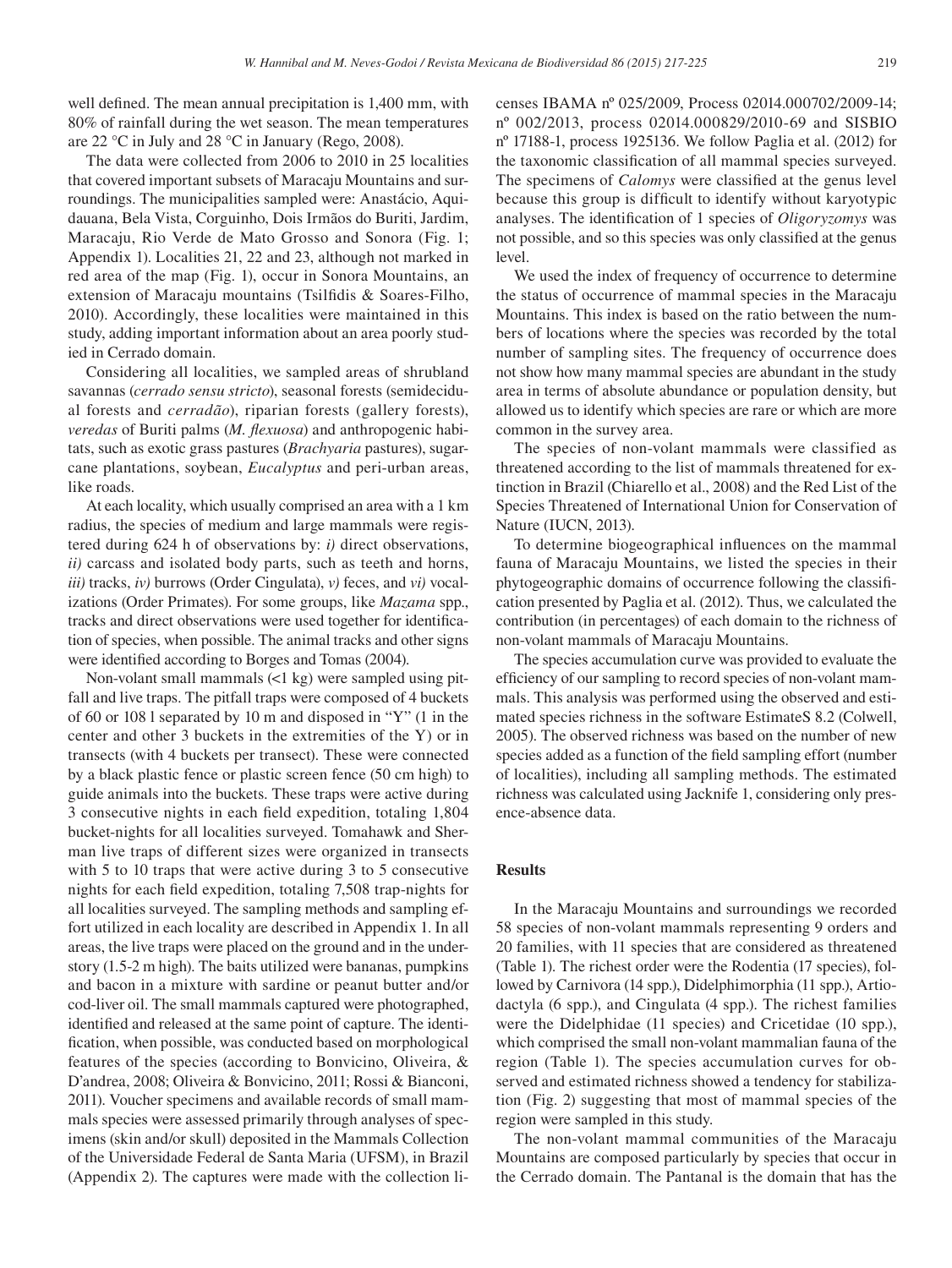Table 1

Species composition, threat category, distribution and frequency of occurrence of non-volant mammal species in the Maracaju Mountains and surroundings, Mato Grosso do Sul state, southwestern Brazil, during the period of 2006 to 2010 

| Scientific name and threat category                                                      | Localities                                                                      | Frequency of occurrence | Methods                                                                                                              |
|------------------------------------------------------------------------------------------|---------------------------------------------------------------------------------|-------------------------|----------------------------------------------------------------------------------------------------------------------|
| Didelphimorphia                                                                          |                                                                                 |                         |                                                                                                                      |
| Didelphidae                                                                              |                                                                                 |                         |                                                                                                                      |
| Caluromys lanatus (Olfers, 1818)<br>Caluromys philander (Linnaeus, 1758)                 | 17<br>4, 7, 10 and 21                                                           | 0.04<br>0.16            | D                                                                                                                    |
| Cryptonanus agricolai (Moojen, 1943)                                                     | 12 and 18                                                                       | 0.08                    | $C_G, C_U$<br>$\mathrm{C}_{\mathrm{p}}, \mathrm{C}_{\mathrm{U}}$                                                     |
| Chironectes minimus (Zimmermann, 1780)                                                   | 10                                                                              | 0.04                    | $\mathbf D$                                                                                                          |
| Didelphis albiventris Lund, 1840                                                         | 3, 7, 9, 10, 13, 15, 17, 18, 21, 22 and 25                                      | 0.44                    | $C_p, C_G, C_U$                                                                                                      |
| Gracilinanus agilis (Burmeister, 1854)                                                   | 11, 12, 16, 17, 24 and 25                                                       | 0.24                    | $C_{P}$ , $C_{G}$ , $C_{U}$                                                                                          |
| Marmosa murina (Linnaeus, 1758)                                                          | 3, 4 and 5                                                                      | 0.12                    | $C_G, C_U$                                                                                                           |
| Micoureus constantiae (Thomas, 1904)                                                     | 5, 14, 15, 24 and 25                                                            | 0.20                    | $C_{\rm G}^{\rm C}$ , $C_{\rm G}^{\rm C}$                                                                            |
| Monodelphis domestica (Wagner, 1842)                                                     | 23                                                                              | 0.04                    |                                                                                                                      |
| Monodelphis kunsi Pine, 1975                                                             | 22                                                                              | 0.04                    |                                                                                                                      |
| Thylamys macrurus (Olfers, 1818)<br>Pilosa                                               | 11, 13 and 25                                                                   | 0.12                    | $C_G$                                                                                                                |
| Myrmecophagidae                                                                          |                                                                                 |                         |                                                                                                                      |
| Myrmecophaga tridactyla (Linnaeus, 1758)*VU                                              | 1-7, 9, 14-21, 23 and 24                                                        | 0.72                    | D, T                                                                                                                 |
| Tamandua tetradactyla (Linnaeus, 1758)                                                   | 1, 2, 9, 10, 13-16, 18, 20, 21 and 24                                           | 0.48                    | D, T                                                                                                                 |
| Cingulata                                                                                |                                                                                 |                         |                                                                                                                      |
| Dasypodidae                                                                              |                                                                                 |                         |                                                                                                                      |
| Dasypus novemcinctus Linnaeus, 1758                                                      | 1-4, 9, 10, 13-19, 21-23 and 25                                                 | 0.68                    | B, D, T                                                                                                              |
| Euphractus sexcinctus (Linnaeus, 1758)                                                   | 1-3, 6, 9, 13-17, 19, 20 and 22-25                                              | 0.64                    | B, D, T                                                                                                              |
| Cabassous unicinctus (Linnaeus, 1758)                                                    | 2, 9, 14-16, 22 and 23                                                          | 0.28                    | B, D, T                                                                                                              |
| Priodontes maximus (Kerr, 1792) *VU<br>Primates                                          | 20, 21 and 23                                                                   | 0.12                    | B, T                                                                                                                 |
| Cebidae                                                                                  |                                                                                 |                         |                                                                                                                      |
| Sapajus cay (Illiger, 1815)                                                              | 1-3, 9, 10, 13-20 and 25                                                        | 0.56                    | D, V, T                                                                                                              |
| Atelidae                                                                                 |                                                                                 |                         |                                                                                                                      |
| Alouatta caraya (Humboldt, 1812)                                                         | 1, 2, 8-10, 15 and 19                                                           | 0.28                    | D, F, V                                                                                                              |
| Lagomorpha                                                                               |                                                                                 |                         |                                                                                                                      |
| Leporidae                                                                                |                                                                                 |                         |                                                                                                                      |
| Sylvilagus brasiliensis (Linnaeus, 1758)                                                 | 1, 2, 9, 10, 13-19 and 22                                                       | 0.48                    | D, F, T                                                                                                              |
| Carnivora                                                                                |                                                                                 |                         |                                                                                                                      |
| Felidae<br>Leopardus pardalis (Linnaeus, 1758) *                                         | 2, 3, 9-11, 13, 15-18, 20, 21, 24 and 25                                        | 0.56                    | D, T                                                                                                                 |
| Puma concolor (Linnaeus, 1771) *                                                         | 1, 2, 9, 10, 13, 15, 16, 20, 21 and 24                                          | 0.40                    | T                                                                                                                    |
| Puma yagouaroundi (É. Geoffroy, 1803)                                                    | 15 and 16                                                                       | 0.08                    | D, T                                                                                                                 |
| Panthera onca (Linnaeus, 1758) *                                                         | 2                                                                               | 0.04                    | D, T                                                                                                                 |
| Canidae                                                                                  |                                                                                 |                         |                                                                                                                      |
| Cerdocyon thous (Linnaeus, 1766)                                                         | 1-7, 9-13 and 15-25                                                             | 0.92                    | D, T                                                                                                                 |
| Chrysocyon brachyurus (Illiger, 1815) *                                                  | 2, 3, 9, 13, 15-18, 21 and 23                                                   | 0.40                    | D, F, T                                                                                                              |
| Lycalopex vetulus (Lund, 1842)                                                           | 13                                                                              | 0.04                    | D, T                                                                                                                 |
| Mephitidae<br>Conepatus semistriatus (Boddaert, 1785)                                    | 6, 17 and 21                                                                    | 0.12                    | D, T                                                                                                                 |
| Mustelidae                                                                               |                                                                                 |                         |                                                                                                                      |
| Lontra longicaudis (Olfers, 1818)                                                        | 2, 9, 10, 15, 21 and 24                                                         | 0.24                    | D, F, T                                                                                                              |
| Pteronura brasiliensis (Gmelin, 1788)*EN                                                 | 2, 14 and 15                                                                    | 0.12                    | T                                                                                                                    |
| Eira barbara (Linnaeus, 1758)                                                            | 2, 9, 10, 13, 14, 16, 19, 21 and 25                                             | 0.36                    | D, T                                                                                                                 |
| Galictis cuja (Molina, 1782)                                                             | 13, 16 and 24                                                                   | 0.12                    | T                                                                                                                    |
| Procyonidae                                                                              |                                                                                 |                         |                                                                                                                      |
| Nasua nasua (Linnaeus, 1766)<br>Procyon cancrivorus (G. Cuvier, 1798)                    | 1-3, 6, 7, 9, 10, 13-17, 19-21, 23 and 25<br>1-3, 6, 7, 9, 10, 13-21, 23 and 24 | 0.64<br>0.72            | D, T<br>T                                                                                                            |
| Perissodactyla                                                                           |                                                                                 |                         |                                                                                                                      |
| Tapiridae                                                                                |                                                                                 |                         |                                                                                                                      |
| Tapirus terrestris (Linnaeus, 1758) <sup>VU</sup>                                        | 1-3, 6, 7 and 9-25                                                              | 0.88                    | D, F, T                                                                                                              |
| Artiodactyla                                                                             |                                                                                 |                         |                                                                                                                      |
| Tayassuidae                                                                              |                                                                                 |                         |                                                                                                                      |
| Pecari tajacu (Linnaeus, 1758)                                                           | 1-3, 6, 9, 10, 13-18, 20, 21 and 25                                             | 0.60                    | D, T                                                                                                                 |
| Tayassu pecari (Link, 1795) <sup>VU</sup>                                                | 1, 2, 13, 15, 16, 20 and 23                                                     | 0.28                    | D, T                                                                                                                 |
| Cervidae<br><i>Blastocerus dichotomus</i> (Illiger, 1815)* <sup>VU</sup>                 | 21                                                                              | 0.04                    | D                                                                                                                    |
| Mazama americana (Erxleben, 1777)                                                        | 2, 3, 9, 10, 15-19, 21 and 23                                                   | 0.44                    | D, T                                                                                                                 |
| Mazama gouazoubira (Fischer, 1814)                                                       | 1-3, 9, 10, 13-16 and 19-21                                                     | 0.48                    | D, T                                                                                                                 |
| Ozotoceros bezoarticus (Linnaeus, 1758) <sup>NT</sup>                                    | 20                                                                              | 0.04                    | D                                                                                                                    |
| Rodentia                                                                                 |                                                                                 |                         |                                                                                                                      |
| Cricetidae                                                                               |                                                                                 |                         |                                                                                                                      |
| Akodon montensis (Thomas, 1913)                                                          | 17                                                                              | 0.04                    |                                                                                                                      |
| Calomys sp.                                                                              | 9, 13 and 17                                                                    | 0.12                    |                                                                                                                      |
| Cerradomys scotti (Langguth & Bonvicino, 2002)<br>Hylaeamys megacephalus (Fischer, 1814) | 17 and 25<br>3, 17 and 23                                                       | 0.08<br>0.12            |                                                                                                                      |
| Necromys lasiurus (Lund, 1841)                                                           | 12 and 21                                                                       | 0.08                    |                                                                                                                      |
| Nectomys rattus (Pelzeln, 1883)                                                          | 5 and 14                                                                        | 0.08                    |                                                                                                                      |
| Oecomys bicolor (Tomes, 1860)                                                            | 3-5 and 15                                                                      | 0.16                    | $\begin{array}{c} C_{\rm p} \\ C_{\rm p} \\ C_{\rm p} \\ C_{\rm q} \\ C_{\rm G} \\ C_{\rm G}, C_{\rm U} \end{array}$ |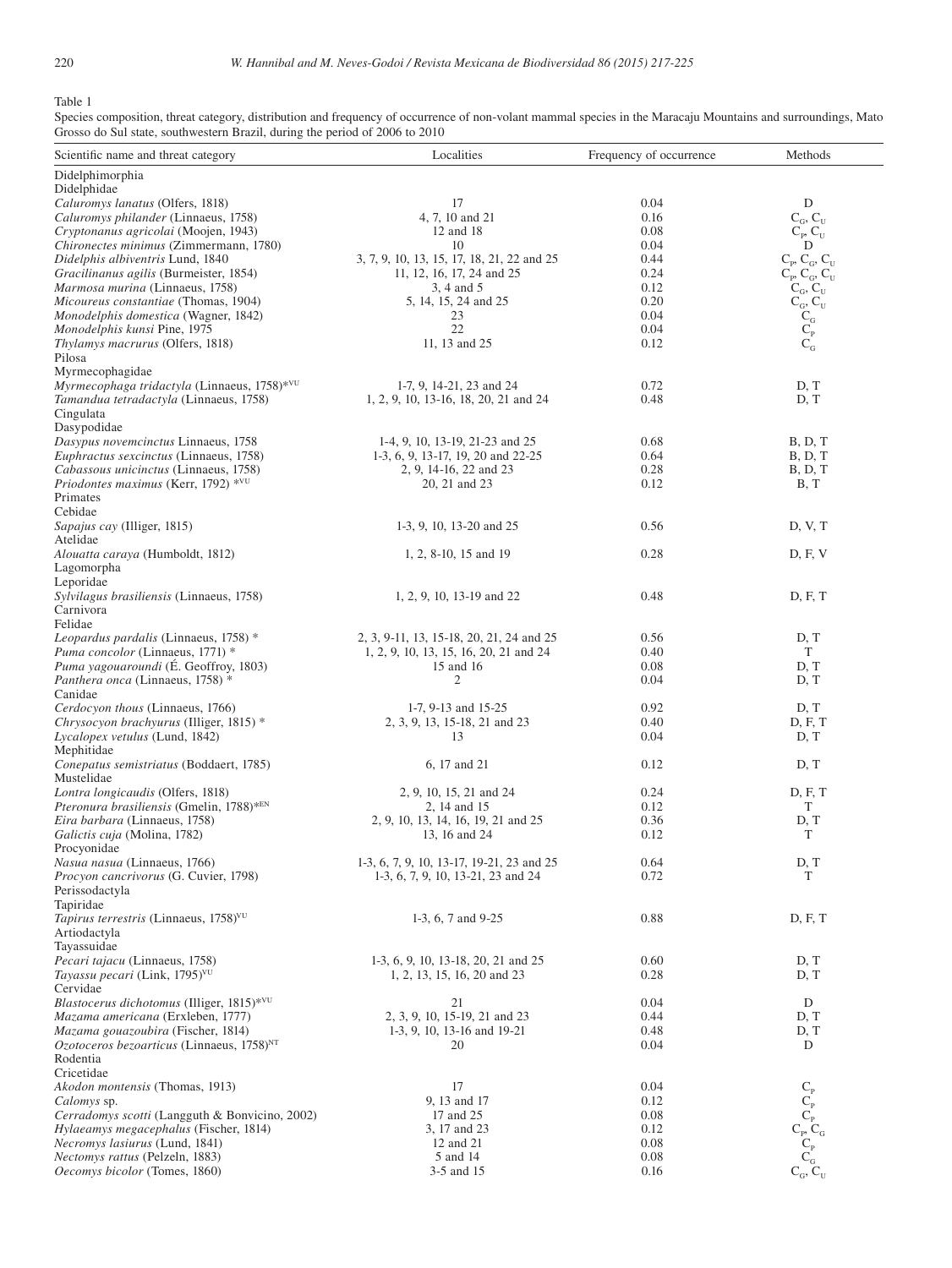Table 1

| Scientific name and threat category             | Localities                     | Frequency of occurrence | Methods                 |
|-------------------------------------------------|--------------------------------|-------------------------|-------------------------|
| Oligoryzomys sp.                                | 1, 10, 13, 17 and 18           | 0.20                    | $C_{\rm p}$             |
| Oligoryzomys nigripes (Olfers, 1818)            | 3, 10, 13, 17 and 23           | 0.20                    | $\mathbf{C}_\mathrm{P}$ |
| <i>Rhipidomys macrurus</i> (Gervais, 1855)      | 3-5, 10, 12, 14, 16 and 17     | 0.32                    | $C_G, C_U$              |
| Caviidae                                        |                                |                         |                         |
| Cavia aperea Erxleben, 1777                     | 2, 15 and 16                   | 0.12                    | D, T                    |
| Hydrochoerus hydrochaeris (Linnaeus, 1766)      | 2, 3, 6-10, 13-22 and 24       | 0.72                    | D, F, T                 |
| Cuniculidae                                     |                                |                         |                         |
| Cuniculus paca (Linnaeus, 1758)                 | 9, 10, 14-16 and 24            | 0.24                    | T                       |
| Dasyproctidae                                   |                                |                         |                         |
| Dasyprocta azarae (Lichtenstein, 1823)          | 1-4, 6, 8-10, 13, 15-23 and 25 | 0.76                    | D, T                    |
| Erethizontidae                                  |                                |                         |                         |
| Coendou prehensilis (Linnaeus, 1758)            | 2, 14 and 15                   | 0.12                    | T                       |
| Echimyidae                                      |                                |                         |                         |
| <i>Proechimys longicaudatus</i> (Rengger, 1830) | 3                              | 0.04                    |                         |
| <i>Thrichomys pachyurus</i> (Wagner, 1845)      | 3, 9, 10, 12 and 25            | 0.20                    | $\frac{C_{G}}{C_{G}}$   |

Species composition, threat category, distribution and frequency of occurrence of non-volant mammal species in the Maracaju Mountains and surroundings, Mato Grosso do Sul state, southwestern Brazil, during the period of 2006 to 2010 *(Cont.)*

\* Species threat category according to IUCN (2013): (EN) endangered, (VU) vulnerable - and Chiarello et al. (2008) - (asterisk) vulnerable. Localities according to Appendix 1, methods: (B) burrow, (C<sub>p</sub>) pitfall traps, (C<sub>G</sub>) live traps on the ground, (C<sub>U</sub>) live traps in the understory, (D) direct observation, (F) feces, (V) vocalizations, (T) tracks.

highest similarity of non-volant mammal species with Maracaju Mountains, since 89.1% (49 spp.) occur in both domains. Therefore, the majority of species that occur in the region present distributions associated more with the Cerrado and Pantanal domains (Table 2). However, in Maracaju Mountains occur species that are also distributed in forest domains, like *Hylaeamys megacephalus* and *Proechimys longicaudatus*, that also occur in the Amazonian forest, and *Akodon montensis*, that is also found in the Atlantic Forest. The other species present broader distributions, occurring in several domains in Brazil (Table 2).

## **Discussion**

Most species of non-volant mammals present in the Maracaju Mountains were relatively rare in this region, being observed only in few localities (Table 1). This group has many species of small-mammals, divided in rodents and marsupials. According to Marinho-Filho, Rodrigues, and Juarez (2002), 63.4% of the non-volant mammals of the Cerrado are rare, and 50.7% of these species are small rodents and marsupials. The



Figure 2. Species accumulation curves for observed (Mao Tau) and estimated richness (Jacknife 1) in the Maracaju Mountains and surroundings, state of Mato Grosso do Sul, southwestern Brazil.

rarity of small mammals could be explained by the high specialization of most species in the use of habitat and their strong associations with some microhabitat variables, which means that many species have local distributions in the landscape (Lacher Jr. & Alho, 2001; Mohammadi, 2010).

In relation to medium and large mammals observed in few localities, 6 species (*Priodontes maximus*, *Panthera onca*, *Pteronura brasiliensis*, *Tayassu pecari*, *Ozotoceros bezoarticus* and *Blastocerus dichotomus*) are threatened in Brazil or on global scale (Chiarello et al., 2008; IUCN, 2013). These species are becoming even more endangered mainly due to habitat loss, fragmentation and degradation of habitats, but also by hunting for meat consumtion (*P. maximus*, *T. pecari*, *O. bezoarticus* and *B. dichotomus).* The jaguar has become threatened since the local population claim they attack livestock (*P. onca*) or by human oppression that consider the species as a rival related to the fish resource (*P. brasiliensis*) (Chiarello et al., 2008).

The natural history of each species should be considered to assess its degree of rarity in a certain region (Chiarello et al., 2008). For example, grassland species, like *O. bezoarticus* and *B. dichotomus*, are rare or absent in arboreal savannas and forest landscapes or in areas where the terrain is mountainous, such as the Maracaju Mountains, where their populations could be considered endangered. However, these species are relatively common in nearby regions in the Pantanal wetlands (Rodrigues, Medri, et al., 2002), which are near the Maracaju Mountains.

The species commonly found in this study are abundant in this region (Cáceres et al., 2010), and most of them are habitat generalists (e. g. *Dasypus novemcinctus*, *Sylvilagus brasiliensis*, *Leopardus pardalis*, *Puma concolor*, *Tapirus terrestris* and *Dasyprocta azarae*) and common in the southern portion of Cerrado (Cáceres, Bornschein, & Lopes, 2008). According to Cáceres et al. (2010), the natural remnants of Cerrado present in the central-western area of Mato Grosso do Sul still support large predators like *P. concolor*, medium and large omnivorous and herbivores like *Pecari tajacu* and *T. terrestris*, and large insectivores like *Myrmecophaga tridactyla*, and are even present in small fragments or altered areas of gallery forests.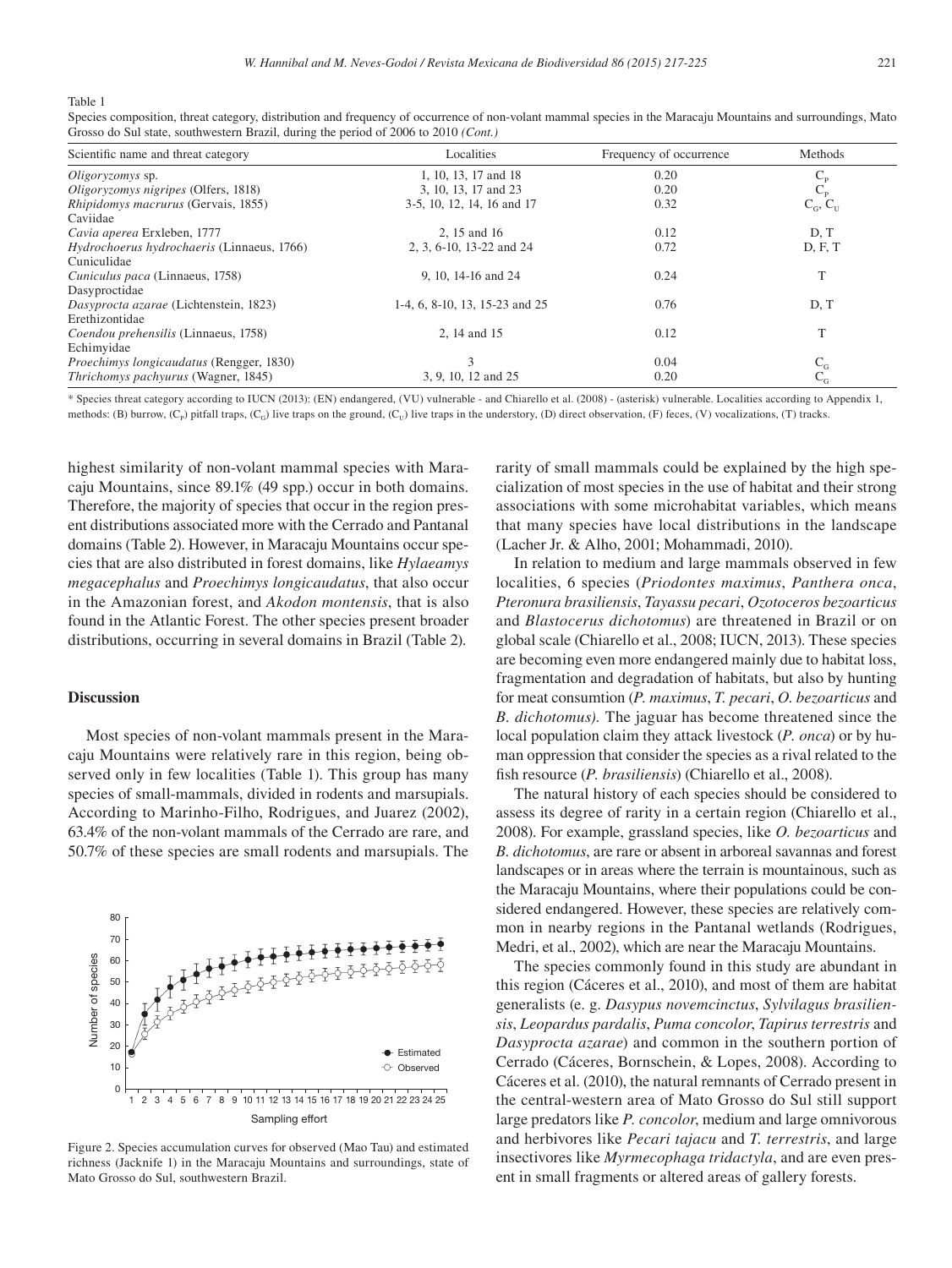#### Table 2

Species of non-volant mammals recorded in Maracaju Mountains and surroundings, Mato Grosso do Sul state, southwestern Brazil, during the period of 2006 to 2010, and their distributions in the Brazilian phytogeographic domains. Classification in accordance to Paglia et al. (2012)

| Species                                      | Domains |        |      |        |        |      |
|----------------------------------------------|---------|--------|------|--------|--------|------|
|                                              | Am      | AF     | Ca   | Ce     | Pa     | Pp   |
| Didelphimorphia                              |         |        |      |        |        |      |
| Caluromys lanatus                            | Χ       | Х      |      | Х      | Х      |      |
| Caluromys philander                          | X       | Х      |      | Х      | Х      |      |
| Cryptonanus agricolai                        |         |        | Χ    | Х      |        |      |
| Chironectes minimus                          | Х       | Х      |      | Х      | Х      | Χ    |
| Didelphis albiventris                        |         |        | Х    | Х      | Х      | Χ    |
| Gracilinanus agilis                          |         |        | Χ    | Х      | Χ      |      |
| Marmosa murina                               | Х       | Х      |      | Х      | Χ      |      |
| Micoureus constantiae                        |         |        |      | Х      | Х      |      |
| Monodelphis domestica                        |         | Х      | Х    | Х      | Χ      |      |
| Monodelphis kunsi                            |         |        |      | Х      |        |      |
| Thylamys macrurus                            |         |        |      | Х      | Х      |      |
| Pilosa                                       |         |        |      |        |        |      |
| Myrmecophaga tridactyla                      | Х       | Х      | Х    | Х      | Х      | Χ    |
| Tamandua tetradactyla                        | Х       | Χ      | Χ    | Х      | Χ      | Χ    |
| Cingulata                                    |         |        |      |        |        |      |
| Dasypus novemcinctus                         | Χ       | Χ      | Χ    | Х      | Х      | Χ    |
| Euphractus sexcinctus                        | X       | Χ      | Χ    | Х      | Х      | Χ    |
| Cabassous unicinctus                         | X<br>X  | Χ<br>Χ | Χ    | Х<br>Х | Х<br>Х |      |
| Priodontes maximus<br>Primates               |         |        |      |        |        |      |
|                                              |         |        |      | Х      | Х      |      |
| Sapajus cay<br>Alouatta caraya               |         | Χ      | Χ    | Х      | Х      | Χ    |
| Lagomorpha                                   |         |        |      |        |        |      |
| Sylvilagus brasiliensis                      | Χ       | Χ      | Χ    | Х      | Х      | Χ    |
| Carnivora                                    |         |        |      |        |        |      |
| Leopardus pardalis                           | Χ       | Х      | Χ    | Х      | Х      | Χ    |
| Puma concolor                                | Χ       | Х      | Х    | Х      | Х      | Χ    |
| Puma yagouaroundi                            | Χ       | Х      | Χ    | Х      | Х      | Х    |
| Panthera onca                                | Χ       | Х      | Χ    | Х      | Х      | Χ    |
| Cerdocyon thous                              |         | Χ      | Χ    | Х      | Х      | Х    |
| Chrysocyon brachyurus                        |         |        |      | Х      | Х      | Χ    |
| Lycalopex vetulus                            |         |        |      | Х      | Х      |      |
| Conepatus semistriatus                       | Χ       | Х      | Х    | Х      | Х      |      |
| Lontra longicaudis                           | Χ       | Х      |      | Х      | Х      | Χ    |
| Pteronura brasiliensis                       | Χ       | Х      |      | Х      | Χ      |      |
| Eira barbara                                 | X       | Χ      | Χ    | Х      | Χ      |      |
| Galictis cuja                                |         | Х      | Х    | Х      |        | Χ    |
| Nasua nasua                                  | Χ       | Х      | Χ    | Х      | Х      | Х    |
| Procyon cancrivorus                          | Χ       | Х      | Χ    | Х      | Х      | Χ    |
| Perissodactyla                               |         |        |      |        |        |      |
| Tapirus terrestris                           | Χ       | Х      | Χ    | Х      | Х      |      |
| Artiodactyla                                 |         |        |      |        |        |      |
| Pecari tajacu                                | Χ       | Х      | Х    | Х      | Х      | Х    |
| Tayassu pecari                               | X       | Χ      | Χ    | Х<br>Х | Х      | Χ    |
| Blastocerus dichotomus                       | X       | Х      |      | Х      | Х<br>Х |      |
| Mazama americana                             |         |        | X    |        |        | X    |
| Mazama gouazoubira<br>Ozotoceros bezoarticus | X       | X      |      | X<br>Х | X<br>Χ | Х    |
| Rodentia                                     |         |        |      |        |        |      |
| Akodon montensis                             |         | Х      |      | Х      |        | Х    |
| Cerradomys scotti                            |         |        |      | Х      | Х      |      |
| Hylaeamys megacephalus                       | Χ       | Х      |      | Χ      | Х      |      |
| Necromys lasiurus                            | Х       | Х      | Х    | Х      | Х      | Х    |
| Nectomys rattus                              | Χ       |        | Х    | Х      |        |      |
| Oligoryzomys nigripes                        |         | Х      | Х    | Х      | Х      | Χ    |
| Rhipidomys macrurus                          |         |        | Х    | Х      |        |      |
| Cavia aperea                                 |         | Х      | X    | Х      | Х      |      |
| Hydrochoerus hydrochaeris                    | Χ       | Х      | Х    | Х      | Х      | Χ    |
| Cuniculus paca                               | Χ       | Х      | X    | Х      | Х      | Х    |
| Dasyprocta azarae                            |         | Х      |      | Х      | Х      | Х    |
| Coendou prehensilis                          | X       | X      | X    | Х      | Х      |      |
| Proechimys longicaudatus                     |         |        |      | Х      | Х      |      |
| Thrichomys pachyurus                         |         |        |      | Х      | Х      |      |
| Total (%)                                    | 58.2    | 70.9   | 60.0 | 100    | 89.1   | 50.9 |
|                                              |         |        |      |        |        |      |

Am: Amazon; AF: Atlantic Forest; Ca: Caatinga; Ce: Cerrado; Pa: Pantanal; Pp: Pampas.

The fauna of the Maracaju Mountains is characterized, mainly by, mammals of Cerrado and Pantanal. However, Amazonian and Atlantic Forest also contributed to the mammalian fauna of the Maracaju Mountains, mainly in relation to the small non-volant mammal species. In the diagonal of open formation of Brazil, the southwestern portion tends to be more affiliated to the Amazonian, while localities in the northeastern Brazil are more related to the Atlantic Forest (Costa, 2003). Therefore, these 2 domains share small mammal faunas with open areas (Caatinga, Cerrado, and Pantanal) across gallery forests and arboreal savannas (Costa, 2003).

Some species present in Mato Grosso do Sul State (Cáceres, Carmignotto, et al., 2008) were not registered in Maracaju Mountains since they occur only in western portions of the state, where there is a strong influence of Chaco domain (e. g. *Cryptonanus chacoensis*, *Akodon toba*, *Holochilus chacarius* and *Oligoryzomys chacoensis*) and Amazonian Forest (e. g. *Marmosops ocellatus*, *Philander opossum*, *Mico melanurus*, *Aotus azarae*, *Callicebus pallescens*) (Bonvicino et al., 2008; Cáceres, Ferreira, & Carmignotto, 2007; Carmignotto, 2005; Goldani, Carvalho, & Bicca-Marques, 2006, 2008a; Rodrigues, Medri, et al., 2002).

There is a group of species that occur in the state composed by some species of carnivores that are naturally rare and hardly detectable (*Leopardus tigrinus*, *L. wiedii*, *L. colocolo* and *Speothos venaticus*), all endangered in Brazil (Chiarello et al., 2008) and globally (IUCN, 2013), as well as 2 species of Cingulata that are difficult to detect or obtain indirect evidence of their presence (*Tolypeutes matacus* and *D. septemcinctus*). Therefore, we recommend that additional studies in the Maracaju Mountains should be carried out, particularly with a large sampling effort using camera-traps, to confirm these cryptic species in the region, and will contribute to a better knowledge on the composition of local mammal communities.

In the last 30 years, the Cerrado domain was reduced in area by conversion of its original vegetation to exotic grassland pastures for livestock, plantations of soybean, corn, sugar-cane and *Eucalyptus* spp. (Klink & Machado, 2005). Thus, more than half of its original vegetation cover has been lost, and this process is widely distributed in central Brazil. In the state of Mato Grosso do Sul, for example, the Cerrado covered approximately 61% of the territory, but with the human occupation, increased from the 60's decade, this vegetation cover was reduced to approximately 32% (Sano et al., 2010). Deforestation is the major threat to the biodiversity conservation in the High Paraguay River Basin, where the Maracaju Mountains are located. In this region, the deforestation occurs due to livestock activities, *Eucalyptus* plantations, expansion of charcoal harvesting (Harris et al., 2005), and more recently, for the construction of Small Hydroelectric Projects. Consequently, it is possible that in the plateaus surrounding the Pantanal wetlands, such as the Maracaju Mountains, the loss of original vegetation reaches more than 60% of the area (Harris et al., 2006). However, when compared to other regions of Cerrado in the state of Mato Grosso do Sul, especially the northeastern and eastern (Mantovani & Pereira, 1998), the Maracaju Mountains still retain large extensions of natural areas that are important to the conservation of Cerrado mammals. Therefore, these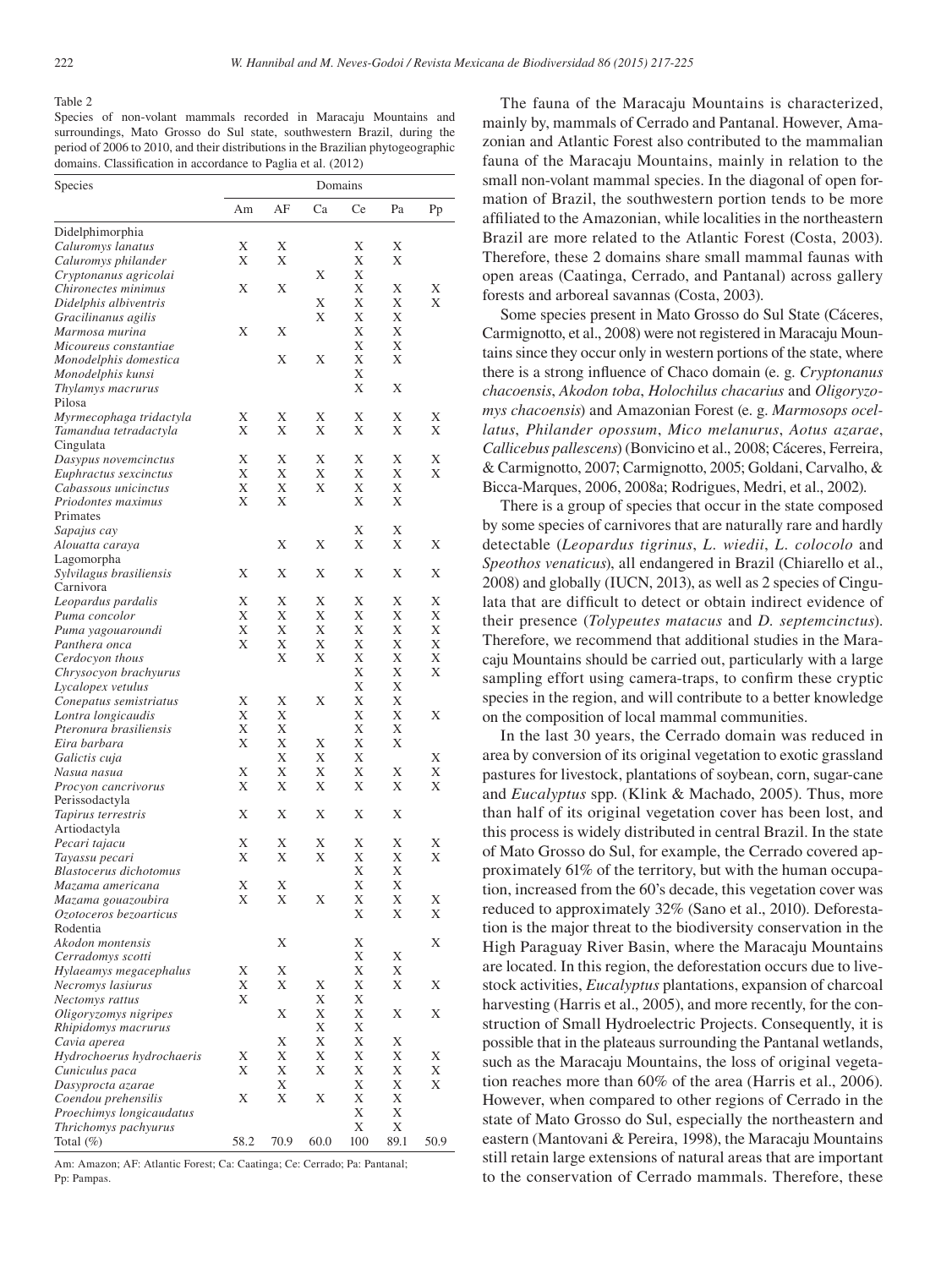mountainous regions should be considered as important areas for the establishment of Conservation Units in the Cerrado domain, representing its southwestern portion. Although the Maracaju Mountains are inserted in the Biodiversity Corridor of Maracaju-Negro (Machado et al., 2009), there are only a few Conservation Units (MMA, 2007) in this region (Serra de Sonora State Park and Particular Reserves of Gavião de Penacho, Vale do Bugio, Lajedo and Morro da Peroba), that together protect just 92.14 km<sup>2</sup> of natural areas, which is only about 0.6% of Maracaju Mountains.

Finally, the Maracaju Mountains are important on a broader spatial scale because they connect the Emas National Park, a large Conservation Unit of Cerrado with a rich mammalian fauna (Rodrigues, Silveira, et al., 2002), with the Pantanal, that has several mammal species that also occur in the Cerrado and still maintains dense populations of rare and endangered species of ungulates, like *O. bezoarticus* and *B. dichotomus*, and large carnivores, like *P. onca*, *P. concolor* and *P. brasiliensis* (Harris et al., 2005; Rodrigues, Medri, et al., 2002). The connection between the Pantanal and regions of Cerrado in central Brazil could facilitate the movement of species across biodiversity corridors, such as the Maracaju Mountains, contributing to the genetic flow and conservation of many species of mammals, making this an important reason for the establishment of Conservation Units in this region of Mato Grosso do Sul State.

## **Acknowledgements**

We thank Dimitrius A. C. Cavalcante for field assistance, Rodrigo Neves Godoi for the translation of this manuscript to English form. Nilton Cáceres that many contributed with data and revision of this manuscript and by the data available on small mammals collection in the region of Piraputanga, municipality of Aquidauana. This manuscript is the result of a long work of environmental projects. Therefore, we thank the companies: Anambi, Arater, Bio Laqua, Ecofoco and Triad.

# **Appendix 1 List of all localities mentioned in this report, sampling effort and the types of habitats surveyed**

|    | Point Municipality    | Locality                                                        | Latitude $(S)$  |                 | Longitude (W) Sampling effort                                | Type of habitat |
|----|-----------------------|-----------------------------------------------------------------|-----------------|-----------------|--------------------------------------------------------------|-----------------|
|    | 1 Anastácio           | Fazenda Jatiúca                                                 | 20°32'          | $55^{\circ}50'$ | 26 sampling hours, 156 live traps<br>and 100 pitfall traps   | <b>SF</b>       |
|    | 2 Anastácio           | Fazenda Boa Esperança                                           | 20°45'          | 56°05'          | 26 sampling hours, 156 live traps<br>and 100 pitfall traps   | RF, SF, VE      |
| 3  | Aquidauana            | Campus da Universidade Estadual<br>do Mato Grosso do Sul (UEMS) | 20°28'          | 55°47'          | 60 sampling hours, 1,016 live traps<br>and 280 pitfall traps | RF, SF          |
| 4  | Aquidauana            | Córrego das Antas - Piraputanga                                 | $20^{\circ}27'$ | 55°34'          | 20 sampling hours and 1,200 live traps                       | RF              |
| 5  | Aquidauana            | Acambapi - Piraputanga                                          | $20^{\circ}27'$ | 55°29'          | 20 sampling hours and 600 live traps                         | RF              |
| 6  | Aquidauana            | Córrego João Dias Nascente                                      | 20°20'          | 55°39'          | 40 sampling hours                                            | RF              |
| 7  | Aquidauana            | Fazenda Rolândia                                                | $20^{\circ}22'$ | 55°44'          | 40 sampling hours and 40 live traps                          | RF, SF          |
| 8  | Aquidauana            | Córrego João Dias Fóz                                           | 20°28'          | 55°48'          | 40 sampling hours                                            | RF              |
| 9  | Corguinho             | RPPN - Gavião de Penacho                                        | 19°55'          | $55^{\circ}04'$ | 20 sampling hours and 72 live traps                          | <b>SF</b>       |
| 10 | Corguinho             | RPPN - Vale do Bugio                                            | 19°57'          | 55°04'          | 20 sampling hours and 72 live traps                          | <b>SF</b>       |
| 11 | Dois Irmãos do Buriti | Fazenda São Cristovão F-40                                      | 20°31'          | 55°17'          | 20 sampling hours and 600 live traps                         | <b>SF</b>       |
| 12 | Dois Irmãos do Buriti | Fazenda São Cristovão F-400                                     | 20°33'          | 55°17'          | 20 sampling hours and 1,200 live traps                       | <b>SF</b>       |
| 13 | Dois Irmãos do Buriti | <b>Fazenda Correntes</b>                                        | $20^{\circ}27'$ | 55°25'          | 26 sampling hours, 156 live traps<br>and 100 pitfall traps   | SF, SS          |
| 14 | Dois Irmãos do Buriti | Fazenda Taruanã                                                 | 20°30'          | 55°15'          | 26 sampling hours, 156 live traps<br>and 100 pitfall traps   | RF, SF, VE      |
| 15 | Dois Irmãos do Buriti | Fazendo Vô Fiorindo                                             | 20°36'          | 55°25'          | 26 sampling hours, 156 live traps<br>and 108 pitfall traps   | RF, VE          |
| 16 | Jardim                | RPPN Xodó do Vô Rui                                             | 21°49'          | 56°01'          | 20 sampling hours and 72 live traps                          | Sf              |
| 17 | Maracaju              | Usina Vista Alegre - P1                                         | 21°47'          | 55°34'          | 15 sampling hours, 132 live traps<br>and 60 pitfall traps    | <b>SF</b>       |
| 18 | Maracaju              | Usina Vista Alegre - P2                                         | 21°47'          | 55°33'          | 15 sampling hours, 132 live traps<br>and 60 pitfall traps    | <b>SF</b>       |
| 19 | Maracaju              | Usina Vista Alegre - P3                                         | 21°44'          | 55°32'          | 15 sampling hours, 132 live traps<br>and 60 pitfall traps    | <b>SF</b>       |
| 20 | Rio Verde             | Fazenda Cruzeiro                                                | $19^{\circ}08'$ | 55°02           | 15 sampling hours                                            | SF, SS          |
| 21 | Sonora                | PCH - Santa Gabriela - P1                                       | $17^{\circ}32'$ | $54^{\circ}26'$ | 40 sampling hours, 740 live traps<br>and 480 pitfall traps   | RF, SF, SS      |
| 22 | Sonora                | Usina Sonora - P1                                               | 17°38'          | 54°51'          | 25 sampling hours, 360 live traps<br>and 178 pitfall traps   | RF              |
| 23 | Sonora                | Usina Sonora - P2                                               | 17°36'          | 54°46'          | 25 sampling hours, 360 live traps<br>and 178 pitfall traps   | RF, SF          |
| 24 | Bela Vista            | Fazenda Redomão                                                 | $22^{\circ}05'$ | 56°43'          | 12 sampling hours and 195 live traps                         | <b>SF</b>       |
|    | 25 Bela Vista         | Exército                                                        | $22^{\circ}07'$ | 56°55'          | 12 sampling hours and 195 live traps                         | <b>SF</b>       |

SF: seasonal semidecidual forests; RF: riparian forests; VE: veredas; Sampling effort: sampling hours, for medium and large mammals, and pitfall traps (bucket-night) and live traps (trap-night) for small mammals; SS: shrubland savannas *(cerrado sensu stricto);* RPPN (Reserva Particular do Patrimônio Natural): private reserves; PCH (Pequena Central Hidroelétrica): small hydroelectric projects.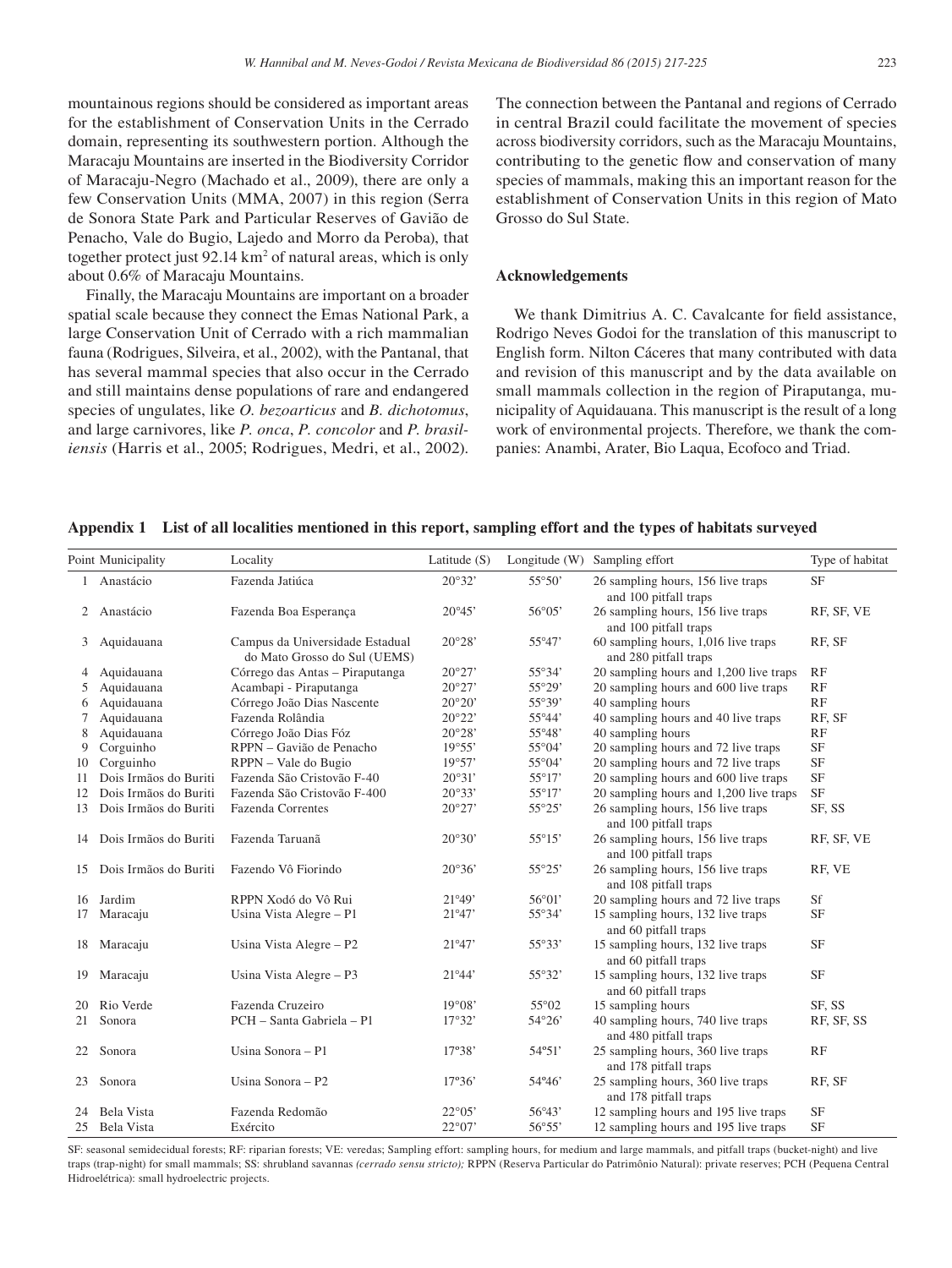# **Appendix 2 Voucher of small mammals collected in the Maracaju Mountains, southwestern Brazil**

*Didelphis albiventris*: BRAZIL, **Mato Grosso do Sul**: Aquidauana (Acambapi – Piraputanga), N. C. Cáceres et al. cols. (UFSM 46).

*Marmosa murina*: BRAZIL, **Mato Grosso do Sul**: Aquidauana (Acambapi – Piraputanga), ♀, N. C. Cáceres et al. cols. (UFSM 49).

*Thylamys macrurus*: BRAZIL, **Mato Grosso do Sul**: Aquidauana (Córrego das Antas – Piraputanga), ♀, W. Hannibal et al. cols. (UFSM 536).

*Cerradomys scotti*: BRAZIL, **Mato Grosso do Sul**: Bela Vista (Exército),  $\beta$ , N. C. Cáceres et al. cols. (UFSM 610).

*Hylaeamys megacephalus*: BRAZIL, **Mato Grosso do Sul**: Aquidauana (Acambapi – Piraputanga),  $\beta$ , N. C. Cáceres et al. cols. (UFSM 53).

*Nectomys rattus*: BRAZIL, **Mato Grosso do Sul**: Aquidauana (Acambapi – Piraputanga), ♀, N. C. Cáceres et al. cols. (UFSM 55).

*Oecomys bicolor*: BRAZIL, **Mato Grosso do Sul**: Aquidauana (Córrego das Antas – Piraputanga),  $\beta$ , W. Hannibal et al. cols. (UFSM 537).

*Proechimys longicaudatus*: BRAZIL, **Mato Grosso do Sul**: Aquidauana (Acambapi – Piraputanga), ♀, Cáceres et al. cols. (UFSM 126).

*Rhipidomys macrurus*: BRAZIL, **Mato Grosso do Sul**: Aquidauana (Acambapi – Piraputanga), ♀, Cáceres et al. cols. (UFSM 32).

*Thrychomys pachyurus*: BRAZIL, **Mato Grosso do Sul**: Aquidauana (Acambapi – Piraputanga),  $\partial$ , Cáceres et al. cols. (UFSM 137).

## **References**

- Bonvicino, C. R., Oliveira, J. A., & D'andrea, P. S. (2008). *Guia de roedores do Brasil, com chaves para gêneros baseadas em caracteres externos*. Centro Pan-Americano de Febre Aftosa. Rio de Janeiro: OPAS/OMS.
- Bordignon, M. O., Cáceres, N. C., França, A. O., Casella, J., & Vargas, C. F. (2006). Inventário da mastofauna do Complexo Aporé-Sucuriú. In T. C. S Pagotto, & P. R. Souza (Orgs.), *Biodiversidade do complexo Aporé-Sucuriú: subsídios à conservação e manejo do Cerrado* (pp. 131–142). Campo Grande: Editora UFMS.
- Borges, P. A. L., & Tomas, W. M. (2004). *Guia de rastros e outros vestígios de mamíferos do Pantanal.* Corumbá: Embrapa Pantanal.
- Cáceres, N. C., Bornschein, M. R., & Lopes, W. H. (2008). Uso do hábitat e a conservação de mamíferos no sul do bioma Cerrado. In N. R. Reis, A. L. Peracchi and G. A. S. D. Santos (Eds.), *Ecologia de mamíferos* (p. 123–132). Londrina: Technical Books Editora.
- Cáceres, N. C., Bornschein, M. R., Lopes, W. H., & Percequillo, A. R. (2007). Mammals of the Bodoquena Mountains, southwestern Brazil: an ecological and conservation analysis. *Revista Brasileira Zoologia, 24*, 426–435.
- Cáceres, N. C., Carmignotto, A. P., Fischer, E., & Santos, C. F. (2008). Mammals from Mato Grosso do Sul, Brazil. *Check List, 4*, 321–335.
- Cáceres, N. C., Ferreira, V. L., & Carmignotto, A. P. (2007). The occurrence of the mouse opossum *Marmosops ocellatus* (Marsupialia, Didelphidae) in western Brazil. *Mammalian Biology, 72*, 45–48.
- Cáceres, N. C., Godoi, M. N., Hannibal, W., & Ferreira, V. L. (2011). Effects of altitude and vegetation on small-mammal distribution in theUrucum Mountains, western Brazil. *Journal of Tropical Ecology, 27*, 279–287.
- Cáceres, N. C., Nápoli, R., Casella, J., & Hannibal, W. (2010). Mammals in a fragmented savannah landscape in south-western Brazil. *Journal Natural History, 44*, 491–512.
- Carmignotto, A. P. (2005). Pequenos mamíferos terrestres do bioma Cerrado: padrões faunísticos locais e regionais. Doctoral thesis. São Paulo: Universidade de São Paulo.
- Chiarello, A. G., Aguiar, L. M., Cerqueira, R., Melo, F. R., Rodrigues, F. H. G., & Silva, V. M. F. (2008). Mamíferos ameaçados de extinção no Brasil. In A. B. M., G. M. Drummond, & A. P. Paglia (Eds.), *Livro vermelho da fauna brasileira ameaçada de extinção, Machado* (pp. 681–874). Brasília:Ministério do Meio Ambiente.
- Costa, L. P. (2003). The historical bridge between the Amazonian and Atlantic Forest of Brazil: a study of molecular phylogeography with small mammals. *Journal of Biogeography, 30*, 71–86.
- Colwell, R. K. (2005). EstimateS: Statistical estimation of species richness and shared species from sample. Version 8.2. Retrieved on July 25th 2012, from http://viceroy.eeb.unconn.edu/estimates
- Eisenberg, J. F., & Redford, K. H. (1999). *Mammals of the Neotropics: the central neotropics. Ecuador, Peru, Bolivia, Brazil*. Chicago: University of Chicago Press.
- Foster, R. B., Pott, V. J., & Salis, S. (2000). Descrição da vegetação do rio Negro, Pantanal: Mato Grosso do Sul, Brasil. In P. W. Willink, B. Chernoff, L. E. Alonso, J. R. Montambault, & R. Lourival (Eds.), *Uma avaliação biológica dos ecossistemas aquáticos do Pantanal, Mato Grosso do Sul, Brasil* (pp. 163–167). Washington: Conservation International.
- Godoi, M. N., Cunha, N. L., & Cáceres, N. C. (2010). Efeito do gradiente floresta-cerrado-campo sobre a comunidade de pequenos mamíferos do alto do Maciço do Urucum, oeste do Brasil. *Mastozoología Neotropical, 17*, 263–277.
- Goldani, A., Carvalho, G. S., & Bicca-Marques, J. C. (2006). Distribution patterns of Neotropical primates (Platyrrhini) based on parsimony analysis of endemicity. *Brazilian Journal of Biology, 66*, 61–74.
- Harris, M. B., Arcângelo, C., Pinto, E. C. T., Camargo, G., Ramos-Neto, M. B., & Silva, S. M. (2006). Estimativa da perda de cobertura vegetal original na Bacia do Alto Paraguai e Pantanal brasileiro: ameaças e perspectivas. *Natureza & Conservação, 4*, 50–66.
- Harris, M. B., Tomas, W. M., Mourão, G., Silva, G. J., Guimarães, E., Sonoda, F., et al. (2005). Challenges to safeguard the Pantanal wetlands, Brazil: threats and conservation initiatives. *Conservation Biology, 19*, 714–720.
- IUCN (2013). IUCN red list of threatened species. Version 2013.2. Retrieved on February 28, 2014, from http://www.iucnredlist.org/
- Johnson, M. A., Saraiva, P. M., & Coelho, D. (1999). The role of gallery forests in the distribution of Cerrado mammals. *Revista Brasileira de Biologia, 59*, 421–427.
- Klink, C. A., & Machado, R. B. (2005). Conservation of the Brazilian Cerrado. *Conservation Biology, 19*, 707–713.
- Lacher, Jr. T. E., & Alho, C. J. R. (2001). Terrestrial small mammals richness and habitat associations in an Amazon Forest-Cerrado Contact Zone. *Biotropica, 33*, 171–181.
- Machado, R. B., Neto, M. B. R., Silva, S. M., Camargo, G., Pinto, E., Fonseca, R. L., Nogueira, C., & Ribeiro, A. P. (2009). Integrando padrões e processos para planejar sistemas regionais de unidades de conservação. *Megadiversidade, 5*, 54–64.
- Mantovani, J. E., & Pereira, A. (1998). Estimativas da integridade da cobertura vegetal de Cerrado através de dados TM/Landsat. In *Simpósio Brasileiro de Sensoriamento Remoto* (pp. 1455–1466). Santos: INPE.
- Marinho-Filho, J., Rodrigues, F. H., & Juarez, K. M. (2002). The Cerrado mammals: diversity, ecology and natural history. In P. S. Oliveira, & R. J. Marquis (Eds.), *The Cerrados of Brazil: ecology and natural history of neotropical savanna* (pp. 266–284). New York: Columbia University Press.
- Mauro, R. A., & Campos, Z. (2000). Fauna. In da Silva, J. S. V. (Ed.), *Zoneamento ambiental – borda oeste do Pantanal: Maciço do Urucum e Adjacências* (pp. 133–151). Corumbá: Embrapa Pantanal.
- MMA (Ministério do Meio Ambiente) (2007). *Áreas prioritárias para a conservação, uso sustentável e repartição dos benefícios da biodiversidade brasileira*. Brasília: Ministério do Meio Ambiente.